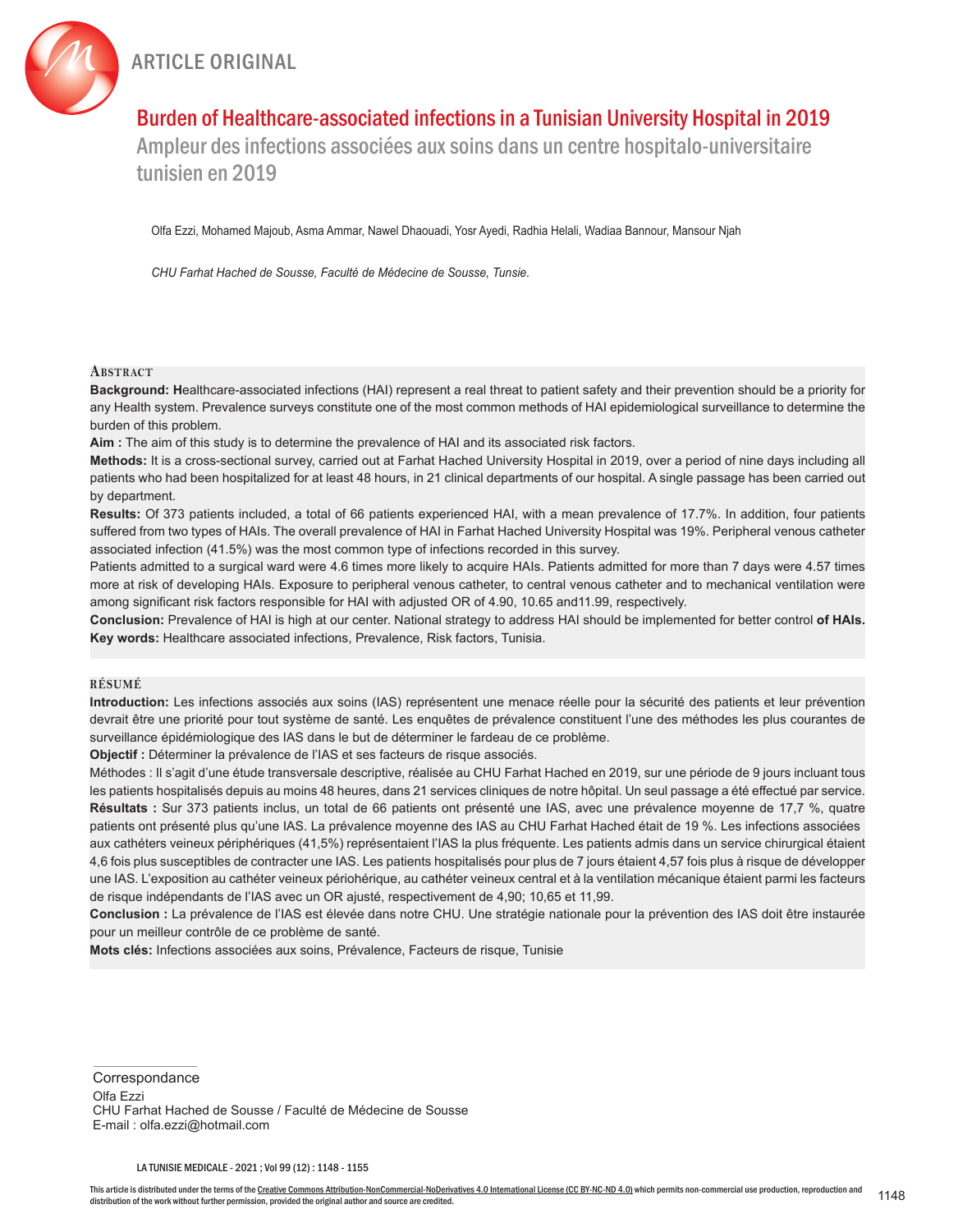## **INTRODUCTION**

Hospital-acquired infections (HAIs) are growing global public health problems(1,2) resulting in relatively larger incidence of patient mortality and disability and additional healthcare costs (3). They represent the most frequent adverse event to occur during hospitalization causing a real threat to patient safety(4). Continued improvements in patient safety depend on a comprehensive understanding of the local epidemiology of HAIs. The frequency of HAIs is substantially higher in Low and Middle Income Countries (LMICs), with an average prevalence of 15.5%, compared to prevalence of 7.1% and 4.5% in Europe and USA, respectively (1).

The principal goal of an infection prevention and control (IPC) program is to reduce the risk of HAIs among patients, health care workers, and environment, leading to a reduction in HAI-related morbidity, mortality, and avoidable costs (5). Because of limited resources, LMIC face significant and often insurmountable challenges to accomplish this goal. PC strategies provide cost-effective solutions as 20–30% of HAI are avoidable (6). However, as mentioned, the risks of HAIs appear considerably higher in LMICs, and the impact on patients, and health-care systems is considerable and typically greatly under estimated (7,8).

Timely data on the occurrence of HAI in hospitals are essential in response to an evolving epidemiologic situation. Internationally, prevalence surveys are widely used to estimate the burden of this type of infections (9). A prevalence survey is a surveillance tool that takes inventory of all active (existing and new) infections at a single point in time. Data from each patient are collected only once, on a single day or over the course of a set number of days (10). Prevalence is useful for measuring the burden of disease in a population, which may in turn inform decision-making regarding issues such as the allocation of resources and funding of research initiatives(11).Nevertheless, prospective active surveillance is the gold standard for controlling HAIs but incidence surveys are time-consuming and costly and require significant resources which hospitals can no longer afford. Prevalence surveys of HAI are valuable and low cost alternatives to incidence surveys (12).

Repeated point-prevalence surveys are a feasible method for the measurement of all HAIs in a hospital, and it is also crucial to estimate the burden of HAIs in teaching hospitals in a resource-limited country like Tunisia. It is important to prioritize areas that require interventions (13).

In Tunisia, up to now, only two nationwide point-prevalence surveys have been conducted. The first one was in 2005 and the second in 2012. The prevalence rate of HAIs was 6.9% and 7.7% respectively (14,15).

In our hospital, surveillance program based on regular point-prevalence surveys was established in 2000. The last study was undertaken in 2017.

The aim of this study is to determine the prevalence of HAI and its associated risk factors in Farhat Hached Teaching Hospital.

## **METHODS**

This point-prevalence study was based at Farhat Hached university hospital in Sousse, a city located in Eastcentral Tunisia, during ten days from the 11th to the 20th of November 2019.This survey was part of a HAI epidemiological surveillance program based, among others, on HAI regular prevalence surveys. Farhat Hached University is composed of 26 medical wards, 4 surgical wards and 9 laboratories. Our facility comprises 704 beds in 2019 and approximately 38216 admissions per year. In 2019, total staff practicing at this hospital is 1979, among them 1411 health professionals of whom1141 were paramedics and 231 were doctors. The study was conducted in 21 specialty departments including Neonatology, Cardiology, Pneumology, Pediatrics, Oncology, Psychiatry, General Surgery, Ear-Nose-Throat (ENT), Endocrinology, Gynecology (with high-risk and postoperative pregnancies), Ophthalmology, Dermatology, Hematology, Internal medicine, Rheumatology, Medical Intensive Care, Infectious Diseases, Anesthesia-Reanimation and Emergency. The criteria of the Centers for Disease Control and Prevention (CDC) Atlanta, USA (16)were used to define HAIs: surgical site infections (SSIs), pneumonia, bloodstream infections, urinary tract infections, gastrointestinal system infections, skin and soft tissue infections, bone and joint infections,...

**The Clinical sepsis** was only used to report primary bloodstream infection (BSI) in neonates and infants. It is not used to report BSI in adults and children: Patient <one year of age has at least one of the following clinical signs or symptoms with no other recognized cause: Fever (>38°C rectal), hypothermia (<37°C rectal), apnea, or bradycardia and blood culture not done or no organisms detected in blood and no apparent infection at another site and physician institutes treatment for sepsis HAI were defined using Centers for Disease Control (CDC) Atlanta USA criteria (16) and adapted to our local context.

Because of the difficulty in obtaining a microbiological documentation to all suspected infections, we considered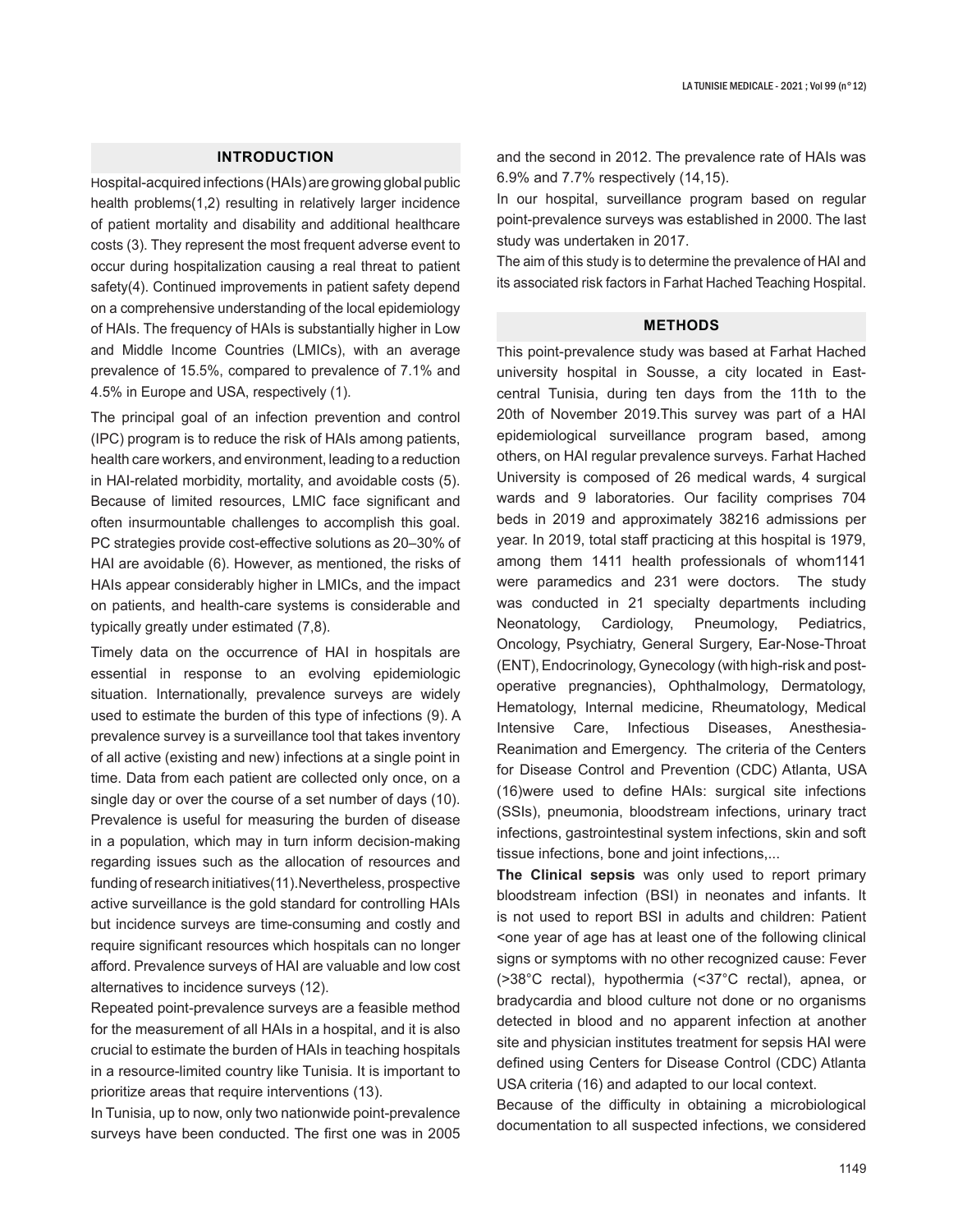as an infection the presence of clinical symptoms or antimicrobial treatment started after a clinical diagnosis of infection site, when other CDC criteria were satisfied. All consecutive patients admitted in these departments for at least 48 hours were included. A single passage has been carried out by department. The survey of each ward was completed within one day and data were collected from all sources available on the ward at the time of the survey, such as nursing notes, medical notes, temperature charts, drug charts, surgical notes and laboratory reports, in addition to patients interview. A pretested standardized questionnaire was used to collect data for determining the prevalence of HAI. Laboratory samples of urine, sputum, wound swabs, fecal specimens, throat swabs, nasal swabs, and blood samples were collected (17). Medical records and consultation with the person in charge of the patient were the gold standard for the identification of the infection. Data were collected based on the signs and symptoms and the specific site criteria, as recommended by CDC.

Collected data included patient's general characteristics : sex, age, underlying diseases, immunosuppression, obesity, neutropenia, coma, progressive cancer, prior hospitalization in the last 12 months, prior use of antibiotics in last 6 months, use of invasive devices such as gastric tube (GT), non-invasive ventilation(VNI), mechanical ventilation (MV), tracheotomy, central venous catheter (CVC), peripheral venous catheter (PVC) and urinary catheter (UC) in the last 7 days and in the same date of the study, prior endoscopy (last 7 days) and prothesis (last 12 months), laparoscopy and prior surgical intervention in the last 30 days and in the last 12 months.

All the data were analyzed using version 20.0 of the SPSS software. Categorical variables in univariate analysis were compared using Chi-squared and Fisher's exact tests. Student test was used to compare continuous variables.

Variables with p-value ≤20% in the univariate analysis were further analyzed in a multivariate analysis using a multiple logistic regression model. Maximum likelihood estimates of Odds ratios with their 95% confidence intervals were calculated. A p-value of <5% was regarded as a statistically significant difference.

## **RESULTS**

A total of 373 patients were included in this point-prevalence survey. The sex ratio in our population was 0.85 and patients' age ranged from two days to 98 years with a median age of 39 (interquartile range: 12–59 years). Nearly 77.7%

of patients were hospitalized in medical departments, among them 11% were hospitalized in intensive care unit. The main intrinsic risk factors were diabetes (22.8%), immunosuppression (18.2%) and obesity (9.9%). Moreover, the history of hospitalization during the last 12 months preceding the survey and the use of antibiotics during the last 6 months was observed, respectively in 33% and 31.9%.

Among extrinsic factors, PVC was the most frequent encountered medical device (55.5%) followed by surgical intervention (12.6%) and urinary probe (8%).

Concerning health status of patients undergoing surgery, 50% had an American Society of Anesthesiologists (ASA) grade 1 or 2 and only 37.5% of interventions were scheduled. The demographic and clinical characteristics of the patients included in the survey are summarized in Table 1. **Table 1.** Demographic and clinical characteristics of patients (N=373)

| <b>Characteristics</b>                                                                                                        | Number of patients $n$ (%)                                 |  |  |  |  |  |  |
|-------------------------------------------------------------------------------------------------------------------------------|------------------------------------------------------------|--|--|--|--|--|--|
| <b>Intrinsic Risk Factors</b>                                                                                                 |                                                            |  |  |  |  |  |  |
| <b>Sex</b><br>Male<br>Female                                                                                                  | 172(46.1)<br>201 (53.9)                                    |  |  |  |  |  |  |
| Age (years)<br><1<br>$1 - 16$<br>$17 - 45$<br>>45                                                                             | 67(18)<br>35(9.4)<br>115(30.8)<br>154 (41.3)               |  |  |  |  |  |  |
| Ward type<br>Medicine<br>Surgical ward<br>Obstetrics and Gynecology<br>Neonates and Pediatrics<br><b>Intensive Care Units</b> | 171 (45.8)<br>61(16.4)<br>47(12.6)<br>82 (22.0)<br>12(3.2) |  |  |  |  |  |  |
| Received antimicrobials in the<br>last 6 months                                                                               | 119(31.9)                                                  |  |  |  |  |  |  |
| <b>Diabetes</b>                                                                                                               | 85 (22.8)                                                  |  |  |  |  |  |  |
| Undernutrition                                                                                                                | 8(2.1)                                                     |  |  |  |  |  |  |
| Neutropenia                                                                                                                   | 20(5.4)                                                    |  |  |  |  |  |  |
| History of hospitalization in the<br>last 12 months                                                                           | 123(33.0)                                                  |  |  |  |  |  |  |
| Hospital lengh of stay (days)<br>$2 - 7$<br>>7                                                                                | 190 (50.9)<br>183 (49.1)                                   |  |  |  |  |  |  |
| <b>Extrinsic Risk Factors</b>                                                                                                 |                                                            |  |  |  |  |  |  |
| Peripheral venous catheter                                                                                                    | 207(55.5)                                                  |  |  |  |  |  |  |
| Surgical intervention                                                                                                         | 47(12.6)                                                   |  |  |  |  |  |  |
| Central venous catheter                                                                                                       | 29(7.8)                                                    |  |  |  |  |  |  |
| Urinary catheter                                                                                                              | 22(5.9)                                                    |  |  |  |  |  |  |
| Mechanical Ventilation                                                                                                        | 17(4.6)                                                    |  |  |  |  |  |  |
| <b>Gastric Tube</b>                                                                                                           | 30(8.0)                                                    |  |  |  |  |  |  |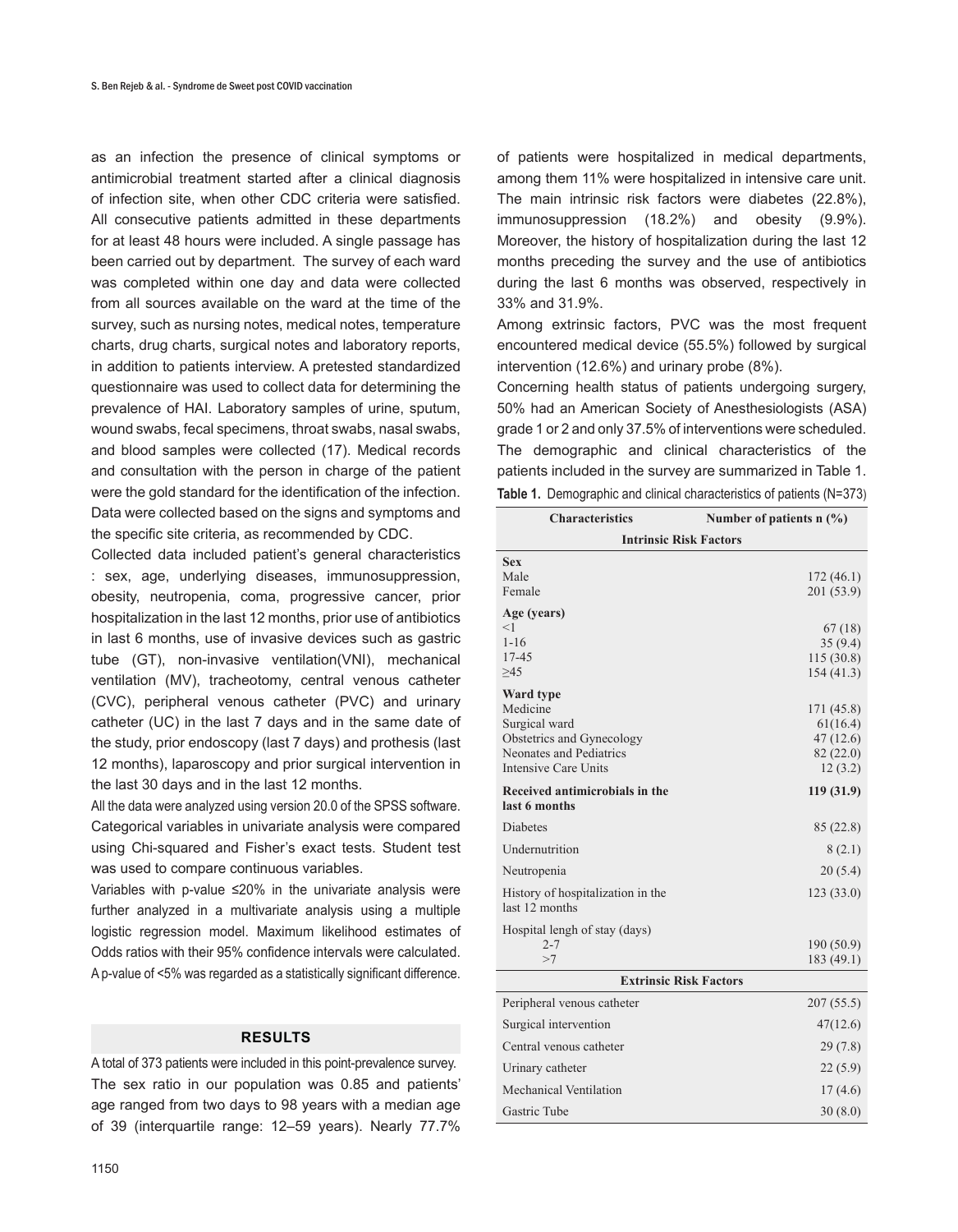A total of 66 patients experienced HAI, with a prevalence of 17.7% (95% CI [13.9 ; 21.5]). In addition, four patients suffered from two types of HAIs. The overall prevalence of HAI in Farhat Hached University Hospital was 19% (95% CI [15% ; 23%]). PVC infections (41.5%) were the most common type of infections recorded in this survey, followed by clinical sepsis (17.1%) and surgical site infections (12.8%) (Table 2).

**Table 2.** Proportion of specific site infections among Hospital Acquired Infections in Farhat Hached Teaching Hospital of Sousse, Tunisia (n=70)

| <b>Characteristics</b>                                                                  |            | <b>Number</b>  | Percentage (%) | 95% CI       |
|-----------------------------------------------------------------------------------------|------------|----------------|----------------|--------------|
| <b>PVC</b> infections                                                                   |            | 29             | 41.5           | [39.7; 43.3] |
| Clinical sepsis                                                                         |            | 12             | 17.1           | [8.3;25.9]   |
| Surgical site infections                                                                |            | 9              | 12.8           | [5.6; 20]    |
| Pneumonia                                                                               | with MV    | 5              | 11.4           | [4.1;18.7]   |
|                                                                                         | without MV | 3              |                |              |
| Gastrointestinal system                                                                 |            | 3              | 4.2            | [1.9; 7.5]   |
| Urinary tract infections<br>(catheter associated)                                       |            | $\mathfrak{p}$ | 2.9            | [0;6.8]      |
| Blood stream infections                                                                 |            | $\mathfrak{p}$ | 2.9            | [0;6.8]      |
| Others infections<br>(Skin and soft tissue<br>infections, Bone and joint<br>infections) |            | 5              | 7.2            | [1.6; 12.8]  |
| Total                                                                                   |            | 70             | 100            |              |

VM : Mechanical ventilation; PVC : Peripheral venous catheter

Among 70 HAI detected, 27 (38.6%) microbiological samples have been carried out. Microorganisms were identified for only eight HAI: Staphylococcus aureus (2/8), Pseudomonas aeruginosa (1/8), Acinetobacter baumanii (1/8), Enterobacter cloacae (1/8) and Candida albicans (3/8).

Antibiotics were given to 45 infected patients (68.2%) on the day of the survey.

The multiple logistic regression model for HAIs showed that, compared with women,males were more likely to acquire HAIs (AOR: 2.92, 95% CI [1.43 ; 5.98]).

Patients admitted to a surgical ward were 4.6 times more likely to acquire HAIs compared to those admitted to a medical ward (AOR: 4.58, 95% CI [1.98 ; 10.61]).

Patients admitted for more than 7 days were 4.57 times more at risk of developing HAIs (AOR: 4.57, 95% CI [2.22–9.40]).

Exposure to CVP (adjusted OR of 4.90, 95% CI [2.24 ; 10.70]), exposure to CVC (adjusted OR of 10.65, 95% CI [2.76 ; 41.03]) and exposure to mechanical ventilation adjusted (OR of 11.99, 95% CI [1.23 ; 117.09]) were among significant risk factors responsible for HAI in our hospital (Table 3).

**Table 3.** Predictive factors for the occurrence of HAI in Farhat Hached Teaching Hospital of Sousse, Tunisia (n=373)

|                                                                                                                   | HAI                         |                                       | Univariate analysis                                                                 |                                       | Multivariate analysis                                                                     |                                   |
|-------------------------------------------------------------------------------------------------------------------|-----------------------------|---------------------------------------|-------------------------------------------------------------------------------------|---------------------------------------|-------------------------------------------------------------------------------------------|-----------------------------------|
|                                                                                                                   | No                          | <b>Yes</b>                            | Crude OR [95% CI]                                                                   | p-value                               | Adjusted OR [95% CI]                                                                      | p-value                           |
| <b>Sex</b><br>Male<br>Female                                                                                      | 127<br>180                  | 45<br>21                              | $3.03$ [1.72; 5.3]                                                                  | $10^{-3}$                             | $2.92$ [1.43; 5.98]                                                                       | $10^{-3}$                         |
| Age (years)<br><1<br>$1 - 16$<br>$17 - 45$<br>$\geq45$                                                            | 47<br>26<br>103<br>129      | 20<br>9<br>12<br>25                   | $3.65$ [1.65; 8.08]<br>$2.97$ [1.1; 7.8]<br>$1.66$ [0.7; 3.4]                       | $10^{-3}$<br>0.02<br>0.17             |                                                                                           |                                   |
| Ward type<br>Medicine<br>Surgical<br>Obstetrics and gynecology<br>Neonates and Pediatrics Intensive Care<br>Units | 153<br>42<br>42<br>59<br>11 | 18<br>19<br>5<br>23<br>$\overline{1}$ | 3.84 [1.85; 7.97] 1.01<br>[0.35:2.88]<br>$3.31$ [1.67; 6.58]<br>$0.77$ [0.09; 6.33] | $10^{-3}$<br>0.98<br>$10^{-3}$<br>0.8 | 4.58 [1.98; 10.61]<br>$3.49$ [1.01; 12.00]<br>$1.40$ [0.60; 3.30]<br>$0.02$ [0.001; 0.58] | $10^{-3}$<br>0.05<br>0.44<br>0.02 |
| Received antimicrobials in the last 6 months                                                                      | 90                          | 29                                    | $1.9$ [1.09 ; 3.25]                                                                 | 0.02                                  |                                                                                           |                                   |
| Undernutrition                                                                                                    | 5                           | 3                                     | $2.87$ [0.67; 12.34]                                                                | 0.15                                  |                                                                                           |                                   |
| Hospital length of stay (days)<br>$2 - 7$<br>>7                                                                   | 171<br>136                  | 19<br>47                              | $3.11$ [1.62; 6.23]                                                                 | $10^{-3}$                             | $4.57$ [2.22; 9.40]                                                                       | $10^{-3}$                         |
| <b>CVP</b>                                                                                                        | 158                         | 49                                    | $2.71$ [1.5; 4.9]                                                                   | $10^{-3}$                             | $4.90$ [2.24; 10.70]                                                                      | $10^{-3}$                         |
| CVC                                                                                                               | 16                          | 13                                    | $4.46$ [2.02; $9.81$ ]                                                              | $10^{-3}$                             | $10.65$ [2.76; 41.03]                                                                     | $10^{-3}$                         |
| Mechanical Ventilation                                                                                            | $\overline{7}$              | 10                                    | $7.65$ [2.8; 20.9]                                                                  | $10^{-3}$                             | 11.99 [1.23; 117.09]                                                                      | 0.03                              |
| Surgical intervention in the last month                                                                           | 32                          | 15                                    | $2.52$ [0.51; 8.1]                                                                  | 0.06                                  |                                                                                           |                                   |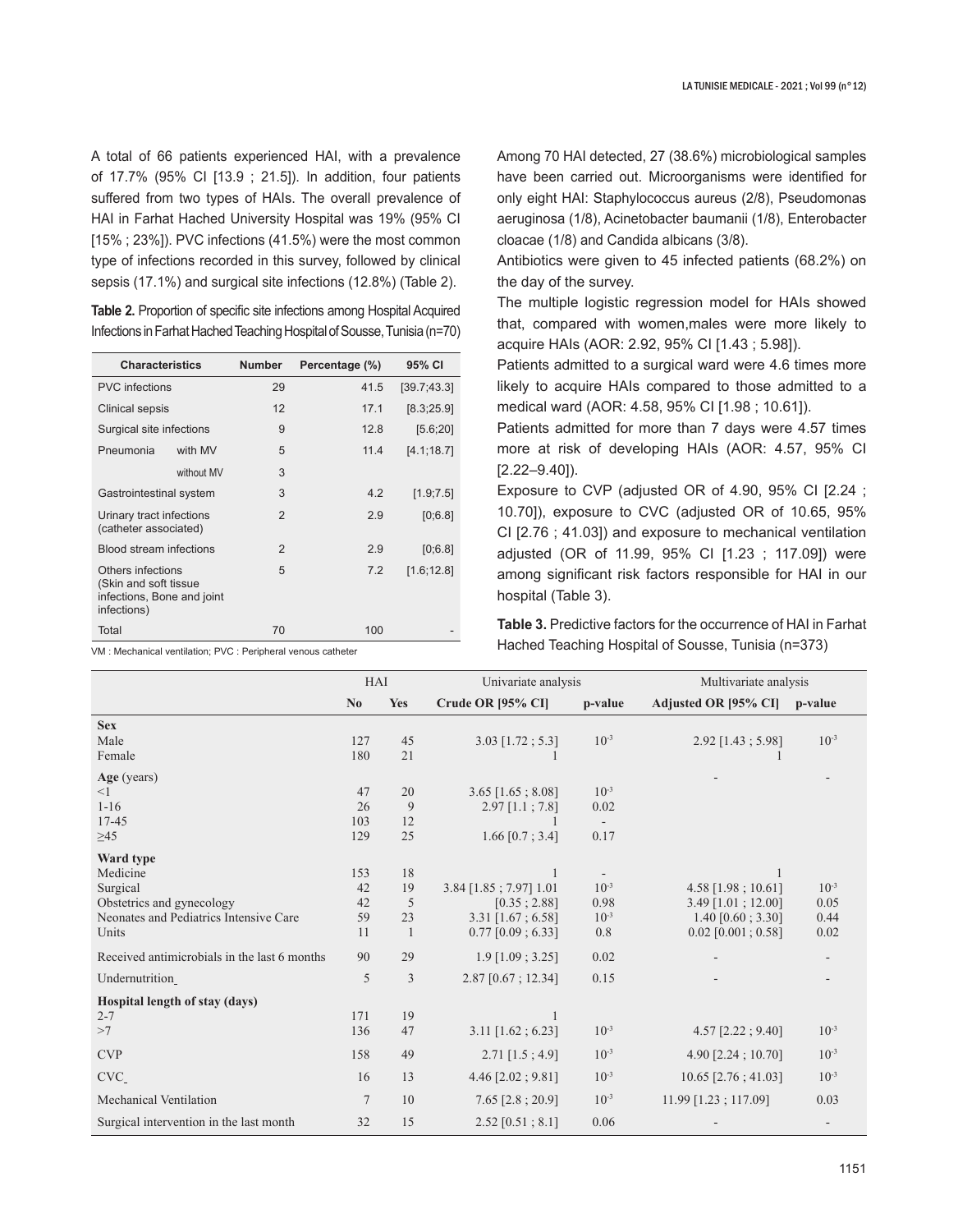#### **DISCUSSION**

In this survey, the prevalence of HAIs among patients was 17.7 %, and the overall prevalence of HAIs in Farhat Hached University Hospital was 19%.

This finding was higher than that observed in almost all other point-prevalence studies conducted in developed (18–21) and developing countries (22–25). However, this rate appears to be of the same magnitude as that reported from some developing countries: 19.1% found in Albania (26) and Benin (27),18.6% in Turkey (28), 17.8% in Morocco (29) and 17.9% in Habib Bourguiba University Hospital, Tunisia in 2005 (30).

This high prevalence can be explained on the one hand by the lack of structured and mandatory infection control programs in Tunisian hospitals, and on the other hand by the high occupancy rate and the academic structure of our hospital whereby patients undergo advanced medical and surgical procedures. In addition, even though the prevalence surveys are a rapid, inexpensive, and easy way to estimate the HAI burden, they are less acceptable and less reliable than prospective surveillance studies. Moreover, the duration and conditions under pointprevalence studies, seasonal variations, and possible epidemic peaks can influence prevalence rates to an unknown extent (29). However, we conducted a multistep validation of HAIs which increased the detection of infected patients. First, our investigators not only collected information about HAIs from medical records but also visited and interviewed these patients. Afterwards, the team of validators also visited all patients with suspected infection. A specialist in infection control then performed the final step of validation after reviewing microbiological, biochemical and radiological examinations.

Our findings indicated that PVC associated infection were the most common HAIs, followed by clinical sepsis (17.1%), surgical site infections (12.8%) and pneumonia (11.4%). PVC associated infections were the leading HAIs with a proportion of 41.5%. This finding is consistent with a previous prevalence survey conducted in 2012in Farhat Hached University Hospital wherePVC was the most prevalent identified HAI (42.2%) (31). Our findings are different from those reported in literature : Lower respiratory tract infections (32–35),urinary tract infections (12,29,19,30,36) and surgical site infections(13,26,37,38)were the most prevalent HAI in most published studies worldwide.

Given the high prevalence of intravascular catheter related infections in our teaching hospital, education programs and

training have to be carried out regarding the indications for intravascular catheter use, proper procedures for the insertion and maintenance of intravascular catheters, and appropriate infection control measures to prevent intravascular catheter-related infections(39,40). These measures should be associated with periodically assessment of knowledge and adherence to guidelines for all professionals involved in the insertion and maintenance of intravascular catheters (41,42).

On another level, microbiological documentation was available only for 11.4% of infected patients. This rate is lower than that reported in the literature (41-86%)(33)and may lead to overestimation of the infection rate, overuse of broad-spectrum antibiotics, and increased mortality when the prescribed antibiotics are inadequate(29,30). Several factors may explain the low number of performing cultures in our study. Firstly, because of limited health care resources in Tunisian hospitals, specimen cultures are often taken in our hospital when empiric antibiotic therapy fails. It is then uncommon practice to obtain cultures when an infection is clinically suspected especially PVC associated infection, the most common type of infection in our study. Secondly, the study design did not allow us to analyze the actual number of specimens cultured; therefore, it is difficult to determine whether this low rate was due to insufficient laboratory capacity or to insufficient practice. Furthermore, other prevalence studies from developing countries conducted in University Hospitals reported a similarly low availability of microbiology reports (30,37).

Statistical analysis showed that hospital stay for more than 7 days, admission in surgery ward and invasive devices are associated with an increased risk of HAI, which is in agreement with earlier publications (29,30,36). Thus, potential interventions to reduce the risk of PVC associated infection have already been conducted in our hospital, including continuing healthcare professional education regarding indications for intravascular catheter use, proper procedures for the insertion and maintenance of intravascular catheters, and appropriate infection control measures to prevent intravascular catheter-related infections.

The survey focused on a relatively small number of risk factors for HAIs. In addition, few data on antibiotic usage were available. We suggested that future surveys should collect more data on antibiotic usage.

The major limitation of this study was its design; cross sectional study are susceptible to many biases and associations identified may be difficult to interpret.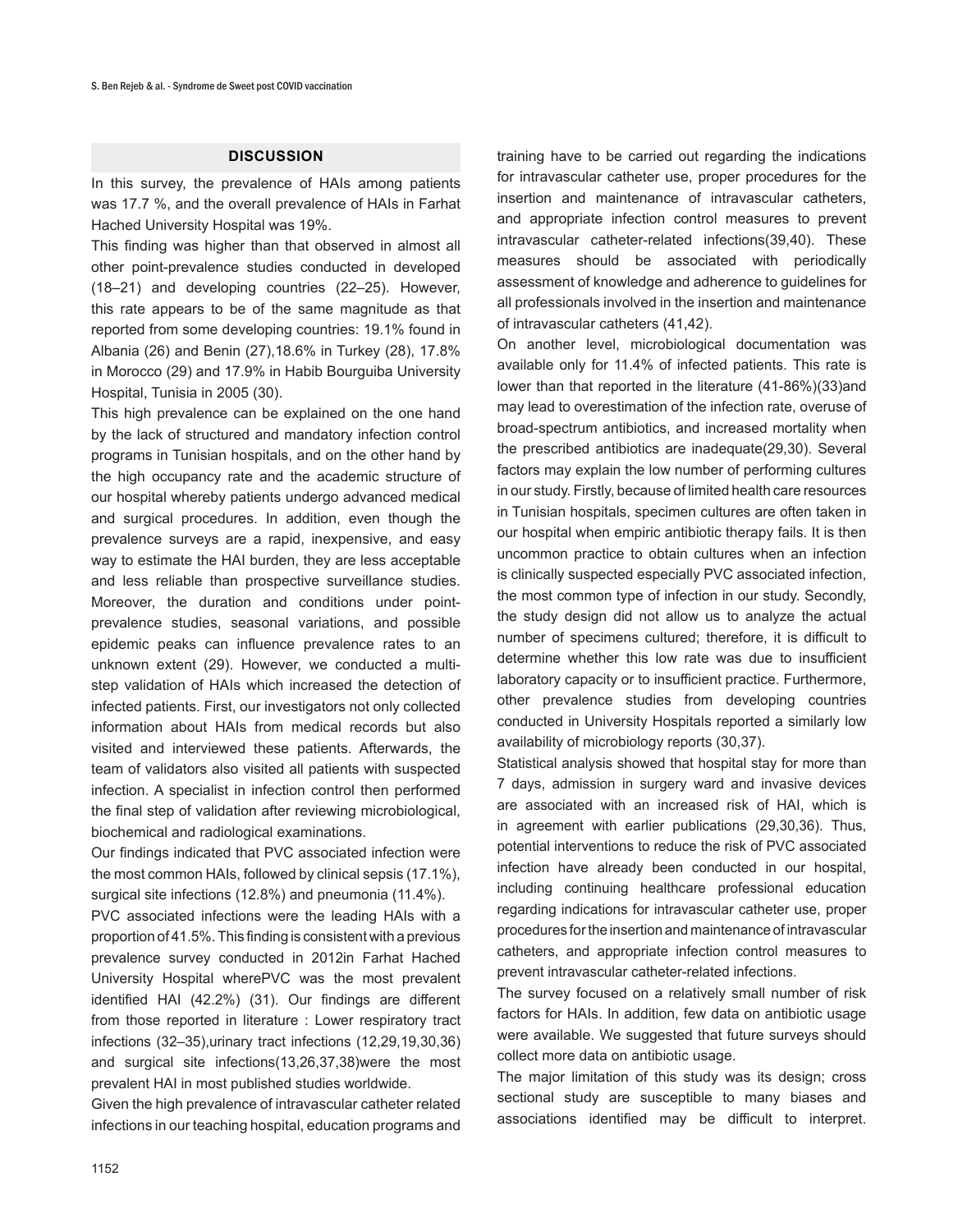Furthermore, one-day point prevalence studies tend to overestimate persistent infections and underestimate infections with shorter durations.

Prospective, continuous monitoring of HAIs can help clinicians to better identify areas that need improvement and to demonstrate effectiveness of interventions (43).

Despite these limitations, findings from this pointprevalence survey can provide clues for the development of future interventions, help practitioners to prioritize interventions, and target future incidence surveillance to reduce the risk of infection in our healthcare facility.

## **CONCLUSION**

HAI prevalence in Farhat Hached University Hospital was rather higher than described in similar studies. This might be at least partially affected by methodological differences and differences in patient populations. However, the fact that the proportion of device-associated infections in our study was relatively high does point to a larger proportion of HAI being preventable and confirm the need for more efficient programs to decrease HAI prevalence. Our study emphasizes the urgent need for a nationwide for HAI surveillance to provide the proper tools to prevent and manage HAIs in hospitalized patients.

## **REFERENCES**

- 1. Allegranzi B, Nejad SB, Combescure C, Graafmans W, Attar H, Donaldson L, et al. Burden of endemic health-care-associated infection in developing countries: systematic review and metaanalysis. The Lancet 2011;377(9761):228-41.
- 2. Zimlichman E, Henderson D, Tamir O, Franz C, Song P, Yamin CK, et al. Health Care–Associated Infections: A Metaanalysis of Costs and Financial Impact on the US Health Care System. JAMA Intern Med 2013;173(22):2039.
- 3. Safdar N, Abad C. Educational interventions for prevention of healthcare-associated infection: A systematic review: Crit Care Med 2008;36(3):933-40.
- 4. Haque M, Sartelli M, McKimm J, Abu Bakar M. Health careassociated infections – an overview. Infect Drug Resist 2018;11:2321-33.
- 5. Caparros AC, Wyckoff M. Infection Control Interventions to Improve Hospital-Acquired Infection Rates in Adult- Geriatric Patients. J Prev Infect Control 2020;6(2).
- 6. Umscheid CA, Mitchell MD, Doshi JA, Agarwal R, Williams K, Brennan PJ. Estimating the proportion of healthcareassociated infections that are reasonably preventable and the related mortality and costs. Infect Control Hosp Epidemiol 2011;32(2):101-14.
- 7. Allegranzi B, Bagheri Nejad S, Combescure C, Graafmans W, Attar H, Donaldson L, et al. Burden of endemic health-care-associated infection in developing countries: systematic review and meta-analysis. Lancet Lond Engl 2011;377(9761):228-41.
- 8. Rosenthal V D , Maki D, Graves N. The International Nosocomial Infection Control Consortium (INICC): goals and objectives, description of surveillance methods, and operational activities. Am J Infect Control 2008; 36. [cited 2020 Nov 23]. Available from: https://pubmed.ncbi.nlm.nih. gov/18992646/
- 9. Mitchell R, Taylor G, Rudnick W, Alexandre S, Bush K, Forrester L, et al. Trends in health care–associated infections in acute care hospitals in Canada: an analysis of repeated point-prevalence surveys. Can Med Assoc J 2019;191(36):E981-8.
- 10. ECDC updated tools for point prevalence surveys of healthcare-associated infections and antimicrobial use in European acute care hospitals and long-term care facilities. Hygienes 2016 [cited 2020 Dec 5]. Available from: https:// www.hygienes.net/ecdc/ecdc-updated-tools-for-pointprevalence-surveys-of-healthcare-associated-infectionsand-antimicrobial-use-in-european-acute-care-hospitalsand-long-term-care-facilities/
- 11. Ontario, Provincial Infectious Diseases Advisory Committee, Public Health Ontario. Best practices for surveillance of health care-associated infections in patient and resident populations. Toronto: Public Health Ontario 2014.
- 12. Gravel D, Taylor G, Ofner M, Johnston L, Loeb M, Roth VR, et al. Point prevalence survey for healthcare-associated infections within Canadian adult acute-care hospitals. J Hosp Infect 2007;66(3):243-8.
- 13. Yallew WW, Kumie A, Yehuala FM. Point prevalence of hospital-acquired infections in two teaching hospitals of Amhara region in Ethiopia. Drug Healthc Patient Saf 2016;8:71-6.
- 14. Annabi Attia Th, DhidahL, HamzaR, kibechM, Lepoutretoulemon, A. The first national Tunisian nosocomial infection prevalence survey: main results. Hygienes 2007;15(2):144-9.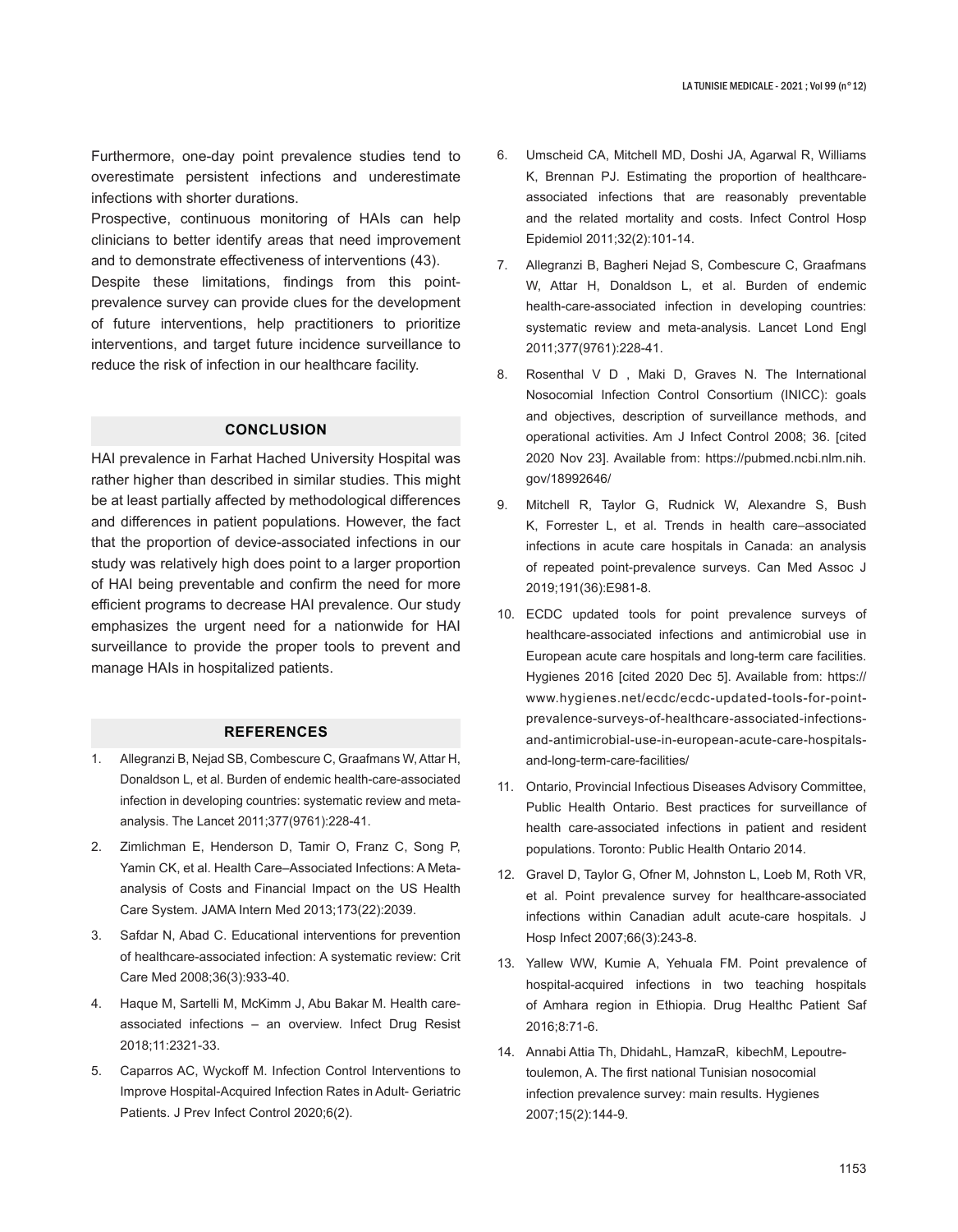- 15. Chelly S, Rjaibi S, Letaif H, Bouguerra H, Hechaicha A, Saffar F, Cherif A, Missaoui Lamia, Bahrini A, Ben Alaya N. [Epidemiology of Nosocomial Infections in Aged Subjects: Results of the Nosotun National Survey 2012]. ME-JAA 2017;14(2).
- 16. Horan TC, Andrus M, Dudeck MA. CDC/NHSN surveillance definition of health care-associated infection and criteria for specific types of infections in the acute care setting. Am J Infect Control 2008; 36(5):309-32.
- 17. Debbie Weston. Infection Prevention and Control: Theory and Clinical Practice for Healthcare Professionals | Wiley. Wiley.com. [cited 2020 Nov 30]. Available from: https://www. wiley.com/en-us/
- 18. Lyytikäinen O, Kanerva M , Agthe N, Möttönen T, Ruutu P, Finnish Prevalence Survey Study Group. Healthcare-associated infections in Finnish acute care hospitals: a national prevalence survey, 2005. J Hosp Infect 2008:69.
- 19. Daniau C, Léon L, Berger-Carbonne A. National survey of the prevalence of nosocomial infections and anti-infectious treatments in health care facilities, May-June 2017: regional summary of the results. 2019:270. [cited 2020 Dec 3]. Available from:: /import/enquete-nationale-de-prevalencedes-infections-nosocomiales-et-des-traitements-antiinfectieux-en-etablissements-de-sante-mai-juin-2017
- 20. Krieger E, Grjibovski A, Samodova O, Eriksen H. Healthcareassociated infections in Northern Russia: Results of ten point-prevalence surveys in 2006–2010. Medicina (Mex) 2015;37.
- 21. Magill SS, Edwards JR, Bamberg W, Beldavs ZG, Dumyati G, Kainer MA.Multistate Point-Prevalence Survey of Health Care–Associated Infections. N Engl J Med 2014; 370:1198- 1208.
- 22. Tao X-B, Qian L-H, Li Y, Wu Q, Ruan J-J, Cai D-Z, et al. Hospital-acquired infection rate in a tertiary care teaching hospital in China: a cross-sectional survey involving 2434 inpatients. Int J Infect Dis 2014;27:7-9.
- 23. Askarian M, Yadollahi M, Assadian O. Point prevalence and risk factors of hospital acquired infections in a cluster of university-affiliated hospitals in Shiraz, Iran. J Infect Public Health 2012;5(2):169-76.
- 24. Kumar A , Biswal M, Dhaliwal N, Mahesh R, Appannanavar S B, Gautam V et al. Point prevalence surveys of healthcareassociated infections and use of indwelling devices and antimicrobials over three years in a tertiary care hospital in

India. J Hosp Infect 2014;86.

- 25. Balkhy HH, Cunningham G, Chew FK, Francis C, Al Nakhli DJ, Almuneef MA, et al. Hospital- and community-acquired infections: a point prevalence and risk factors survey in a tertiary care center in Saudi Arabia. Int J Infect Dis IJID Off Publ Int Soc Infect Dis 2006;10(4):326-33.
- 26. Faria S, Sodano L, Gjata A, Dauri M, Sabato AF, Bilaj A, et al. The first prevalence survey of nosocomial infections in the University Hospital Centre 'Mother Teresa' of Tirana, Albania. J Hosp Infect 2007;65(3):244-50.
- 27. Ahoyo TA, Bankolé HS, Adéoti FM, Gbohoun AA,Assavèdo S, Guénou MA, et al Prevalence of nosocomial. infections and anti-infective therapy in Benin: results of the first nationwide survey in 2012. Antimicrob Resist Infect Control 2014;3:17.
- 28. Öncül O, Keskin Ö, Acar HV, Küçükardalı Y, Evrenkaya R, Atasoyu EM, et al. Hospital-acquired infections following the 1999 Marmara earthquake. J Hosp Infect 2002;51(1):47-51.
- 29. Jroundi I, Khoudri I, Azzouzi A, Zeggwagh A, Benbrahim N, Hassouni F, et al. Prevalence of hospital-acquired infection in a Moroccan university hospital. Am J Infect Control 2007;35:412-6.
- 30. Kallel H, Bahoul M, Ksibi H, Dammak H, Chelly H, Hamida CB, et al. Prevalence of hospital-acquired infection in a Tunisian hospital. J Hosp Infect 2005;59(4):343-7.
- 31. Mahjoub M, Bouafia N, Bannour W, Masmoudi T, Bouriga R, Hellali R, et al. Healthcare-associated infections in a tunisian university hospital: from analysis to action. Pan Afr Med J 2015;20:197
- 32. Liu JY, Wu YH, Cai M, Zhou CL. Point-prevalence survey of healthcare-associated infections in Beijing, China: a survey and analysis in 2014. J Hosp Infect 2016;93(3):271-9.
- 33. Lanini S, Jarvis WR, Nicastri E, Privitera G, Gesu G, Marchetti F, et al. Healthcare-Associated Infection in Italy: Annual Point-Prevalence Surveys, 2002-2004. Infect Control Hosp Epidemiol 2009;30(10):1029
- 34. Gravel D, Taylor G, Ofner M , Johnston L , Loeb M, Roth V.R, et al. Point prevalence survey for healthcare-associated infections within Canadian adult acute-care hospitals. J Hosp Infect 2007;66 : 243-48
- 35. Magill SS, Edwards JR, Bamberg W, Beldavs ZG, Dumyati G, Kainer MA, et al. Multistate Point-Prevalence Survey of Health Care–Associated Infections. N Engl J Med 2014;370(13):1198-208.
- 36. Klavs I, Bufon Luznik T, Skerl M, Grgic-Vitek M, Lejko